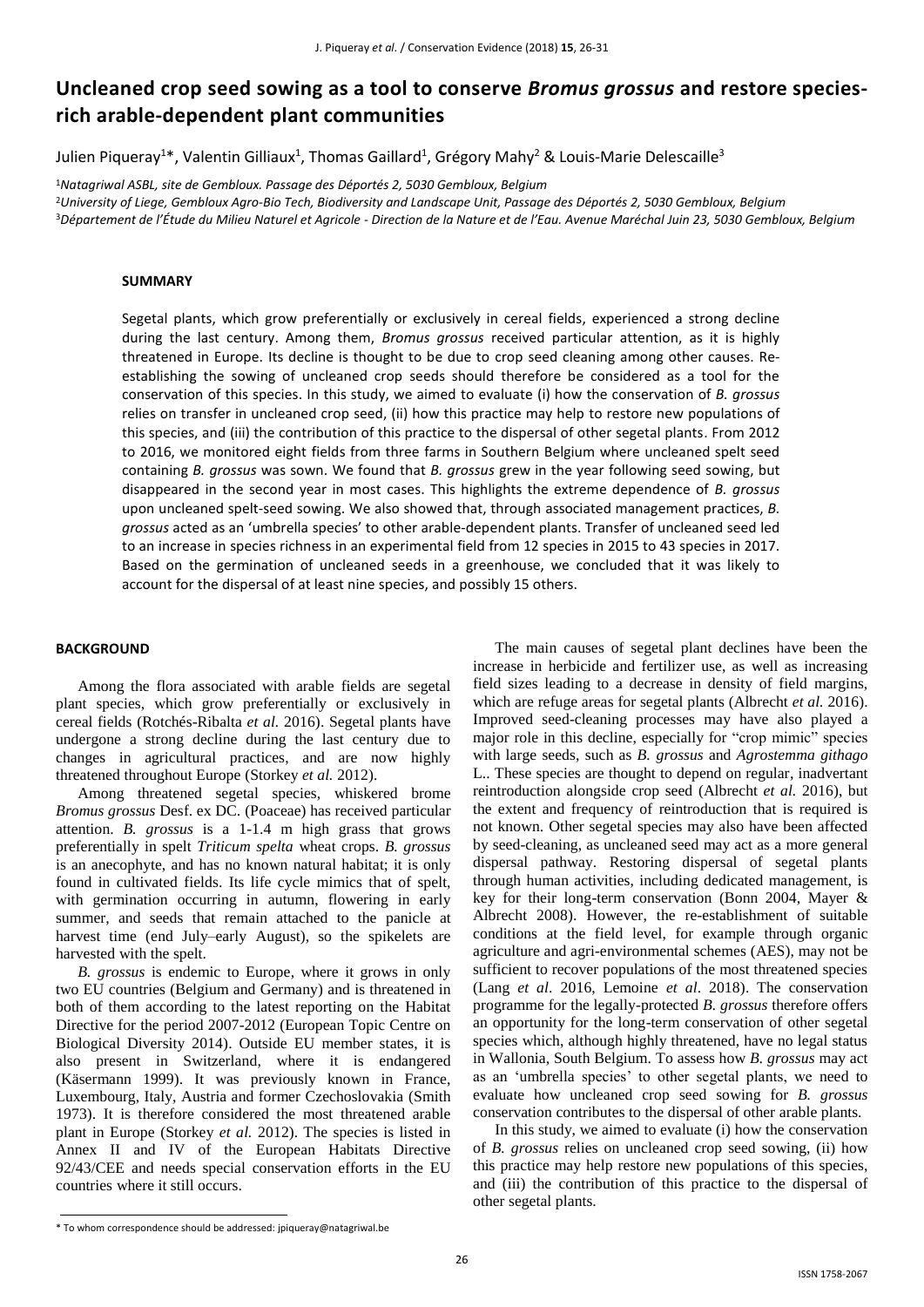#### **ACTION**

*Bromus grossus* **conservation program and monitoring:**  Although *B. grossus* was considered extinct in Belgium, it was rediscovered in 2010-2012 in a few fields in the vicinity of Musson, Luxemburg Province (Delescaille *et al*. 2011). As soon as the plant was rediscovered, local farmers were encouraged to enter a conservation programme. This consisted of the conservation of a proportion of *B. grossus*-contaminated spelt, by sowing it from one field to another within the farm. No pesticides or herbicides were allowed in the years when uncleaned spelt was sown in a field. The financial incentive to support the project was provided through an AES dedicated to threatened arable plant conservation (Lemoine *et al*. 2018). The AES only included field margins (12 m width), and was paid at a rate of 1250  $\epsilon$ /ha of margin. In practice, however, most farmers sowed entire fields with *B. grossus*-contaminated spelt.

The results described here were collected from the first three farms that entered this conservation programme in 2013. These were used to validate the efficacy of the programme prescriptions and to test some introduction and management options for *B. grossus*. All seed transfers within and between farms are shown in Figure 1. Apart from farm 2 in 2012, all seed management used normal farming machinery (cereal harvesters and seed drills).

Farm 1 was considered the "reference" farm, as the highest number of *B. grossus* plants were recorded there during the period 2010-2012. Monitoring of this farm therefore described the dynamics of a pre-existing population. However, it cannot be considered a perfect reference site, as inclusion in the *B. grossus* conservation programme in 2013 approximately coincided with the farm's conversion to organic farming. Four fields from this farm were monitored.

At farm 2, *B. grossus* was initially introduced in July 2012 through hand-collected seeds from farm 1. Seeds were mixed with pure spelt seeds and sowed with a standard cereal seed drill in autumn 2012. This resulted in a *B. grossus* seeding density of approximately 1 kg/ha. Three fields from this farm were monitored.

At farm 3, *B. grossus* was initially introduced in 2012 by direct re-sowing of uncleaned spelt seeds harvested from farm 1. At this farm, in 2013-2014 we tested whether storage alters *B. grossus* growing potential, by storing uncleaned spelt seeds containing *B. grossus* for one year in a barn, and then sowing it the next year (Figure 1). This management option may be useful if farmers are not able to dedicate fields for *B. grossus* cultivation every year. Storage may allow farmers to combine *B. grossus* conservation and the upkeep of crop rotations in dedicated fields. One field from farm 3 was monitored.

In the three farms, *B. grossus* densities were recorded from 2013 to 2016 (eight fields in total). Monitoring began in different years in different fields, starting in the first year that uncleaned spelt seeds were sown during the 2013-2016 period (as the fields to be used were not all known at the start of the study). Recording consisted of counting *B.grossus* panicles in six 1 x 1 m plots in each field, in each recording year. Counts from the six plots were averaged to give an average density for each field. All fields were located in the extreme southeast of Belgium (latitude range: 49°30'32'' - 49°34'33'' N,



**Figure 1**. Schematic view of monitored fields and spelt seeds transfers. Figures represent *Bromus grossus* densities in each field and in each year from 2013 to 2016, as mean panicles/m². Arrows indicated uncleaned spelt seed transfer. Transfers occurred in the autumn of the indicated year. The crop in each field in each year is shown in parentheses. Question marks indicate fields were not monitored in that year.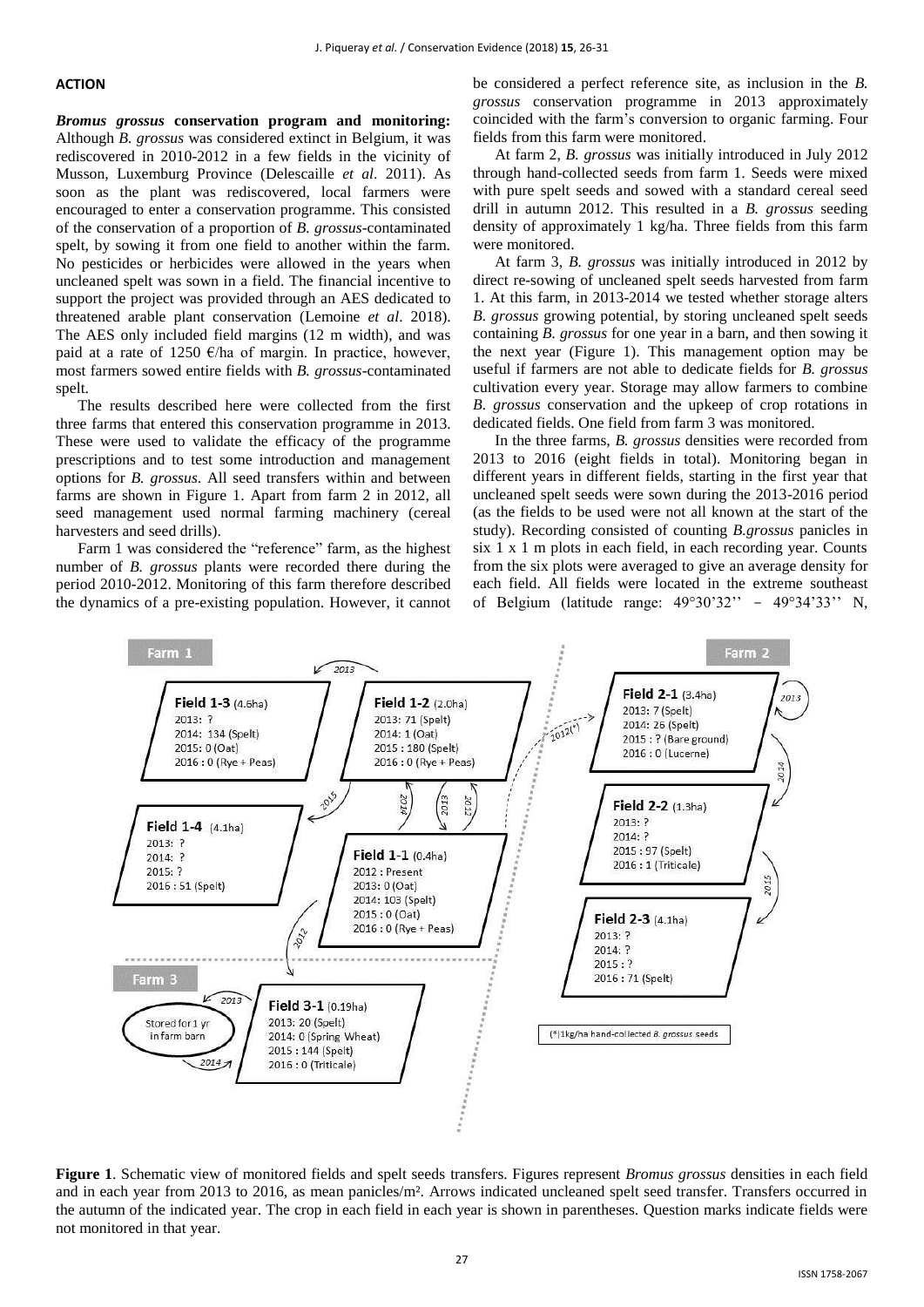

**Figure 2.** Schematic representation of transfers of uncleaned crop seed, as part of the *B. grossus* conservation programme, to restore species-rich segetal plant communities, and the surveys carried out to monitor the impact.

longitude range: 5°28'33''- 5°38'56'' E, elevation range: 266 m -323 m).

**Seed transfer evaluation:** In 2016-2017 we carried out further studies in order to evaluate how uncleaned seed transfer can contribute to the wider restoration of species-rich arable plant communities, and to determine which species are likely to be transferred. We took advantage of the fact that a farm previously committed to AES for segetal species conservation, and therefore monitored for it, entered the *B. grossus* conservation programme in 2016.

In autumn 2016, we procured approximately 30 kg of uncleaned spelt seed, harvested from field 2-3 (Figure 1), here called the 'external donor field' (Figure 2). We collected the seed from the farm barn approximately two weeks after the spelt was harvested. A floristic survey of the external donor field was carried out in June 2017, the year following seed transfer (Figure 2).

In autumn 2016, seeds from the 'external donor field' were sown in a 'target field', located on a different farm. The target field species composition was surveyed in June 2015, before the seed transfer when the field was under spelt cultivation. As the target field size was 1.8 ha, 30 kg seeds were insufficient to sow the entire field at a standard 170 kg/ha sowing density. Therefore, we blended the uncleaned seed with 270 kg seeds harvested in a nearby field, belonging to the same farmer as the target field, referred to here as 'within-farm donor field' (Figure 2). The within-farm donor field had itself been sowed in autumn 2015 using seeds harvested in the target field (Figure 2). The within-farm donor field species composition was surveyed in June 2016.

Of the 30 kg seed procured from the external donor field, 400 g was sampled to determine seed composition. The sample was first hand sorted into three categories: (i) spelt seeds, (ii) *B.grossus* seeds, and (iii) 'other' seeds. In November 2016, the 'other' seeds were sown in 30 x 25 x 7 cm containers filled with potting soil. Containers were then put to germinate in an unheated greenhouse and regularly watered until the end of seedling emergence in July 2017. All emergent seedlings were identified, counted and removed. Unidentifiable seedlings were transferred to separate containers and grown until identification was possible.

In June 2017 (after seed transfer), a second floristic survey was carried out in the target field to determine differences from 2015 (before seed transfer). We thereafter classified the species recorded in all species surveys (target field 2015, target field 2017, external donor field 2016, within-farm donor field 2016 and species emerged in greenhouse) according to the likelihood that they were transferred with uncleaned spelt seeds. We categorized species into five likelihoods using the procedure shown in Figure 3: (i) evident transfer, (ii) possible transfer, (iii) failed transfer, (iv) unknown, (v) unexplained advent. We considered a transfer as evident for species that appeared in the target field between 2015 and 2017 and were also recorded in the greenhouse experiment. We considered it as possible transfer either when they appeared in the target field while the species was not recorded in the greenhouse, or when they were recorded in greenhouse but were already present in target field in 2015 (Figure 3). In this latter case, the transfer may have reinforced an existing population. We then tested, using a chisquare test, whether transfer likelihood (evident OR possible vs. failed) differed between five categories of species: (i) threatened segetal species, (ii) other segetal species, (iii) other annual species, (iv) other perennial species and (v) pernicious species. Segetal status was established based on the habitat descriptions in Lambinon *et al.* (2004), and by comparison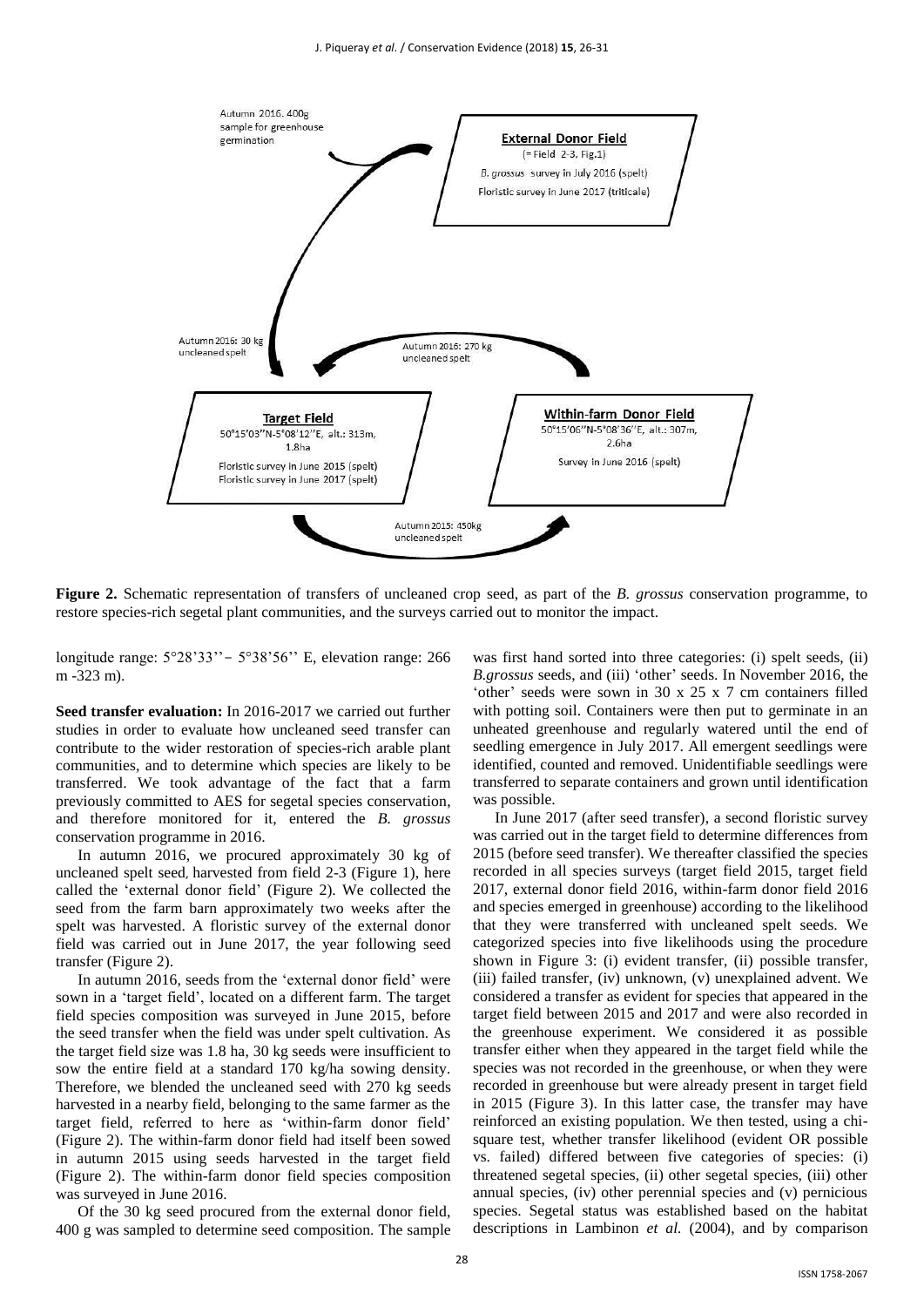

**Figure 3.** Decision tree used to determine species transfer likelihood with uncleaned spelt-seeds, and the species that fell within each likelihood category. Species were classified as: threatened segetals (T), other segetals (S), other annuals (A), other perennials (P), pernicious (N).

with neighbouring countries' segetal species lists (Cambecèdes *et al.* 2012 for France, Hofmeister & Garve 1998 for Germany). Conservation status was taken from the Walloon Red List for plant species (Saintenoy-Simon *et al.* 2006). Pernicious species were discriminated according to Storkey & Westbury (2007).

All floristic surveys were made according to the AES monitoring protocol, which consists of slowly walking along all field edges approximately 2 m inside the field margin, recording all observed species.

#### **CONSEQUENCES**

**Transfer of** *B. grossus***:** Monitoring revealed that uncleaned seed sowing was an essential measure for the conservation of *B. grossus* conservation, as populations of the species were observed only after fields were seeded with uncleaned spelt (Figure 1). Generally, *B. grossus* disappeared from the field in the year following introduction with uncleaned seeds. Occasionally, low densities were still observed in the following year, especially when winter cereals were grown, as observed in Field 2-2 in 2016 (Figure 1). Conversely, seed path monitoring (i.e. following the sequence of fields that were sown sequentially with uncleaned seeds) revealed that *B. grossus* densities tended to increase from year to year (Table 1). In autumn 2015, we recommended dilution of uncleaned spelt seeds with cleaned ones (a 25% proportion of uncleaned seeds was recommended) resulting in lower *B. grossus* densities in 2016 (Table 1). This recommendation was aimed at controlling *B. grossus* densities, as it is highly competitive with spelt and may therefore impact yield at high density.

**Impacts on other species:** A total of 72 species were identified across all surveys (both field and greenhouse). Species richness in the target field increased from 12 species in 2015 to 43 species in 2017 after the transfer of seed from the donor field. One of the 12 species present in 2015 (*Lolium multiflorum*) was not found again in 2017. Nineteen of the 32 additional species occurred in donor fields and were likely to have been successfully transferred with the uncleaned seed, the remaining 12 did not and were thus classified "unexplained advent" (Figure 3).

**Table 1**. Seed path monitoring results, i.e. following the sequence of fields that were sequentially sown with uncleaned seeds. Field numbers are provided in Figure 1. *B. grossus* densities are given in panicles/m².

| Farm |                           | Year    |         |         |         |  |
|------|---------------------------|---------|---------|---------|---------|--|
|      |                           | 2013    | 2014    | 2015    | $2016*$ |  |
|      | Field                     | $1 - 2$ | $1 - 1$ | $1 - 2$ | $1 - 4$ |  |
|      | <i>B. grossus</i> density | 71      | 103     | 180     | 51      |  |
| 2    | Field                     | $2 - 1$ | $2 - 1$ | $2 - 2$ | $2-3$   |  |
|      | <i>B. grossus</i> density |         | 26      | 97      | 71      |  |
| 3    | Field                     | $3-1$   | Stored  | $3-1$   | Stored  |  |
|      | B. grossus density        | 20      |         | 144     |         |  |

\**B. grossus* density decrease in 2016 was presumably due to the prescribed addition of clean seeds.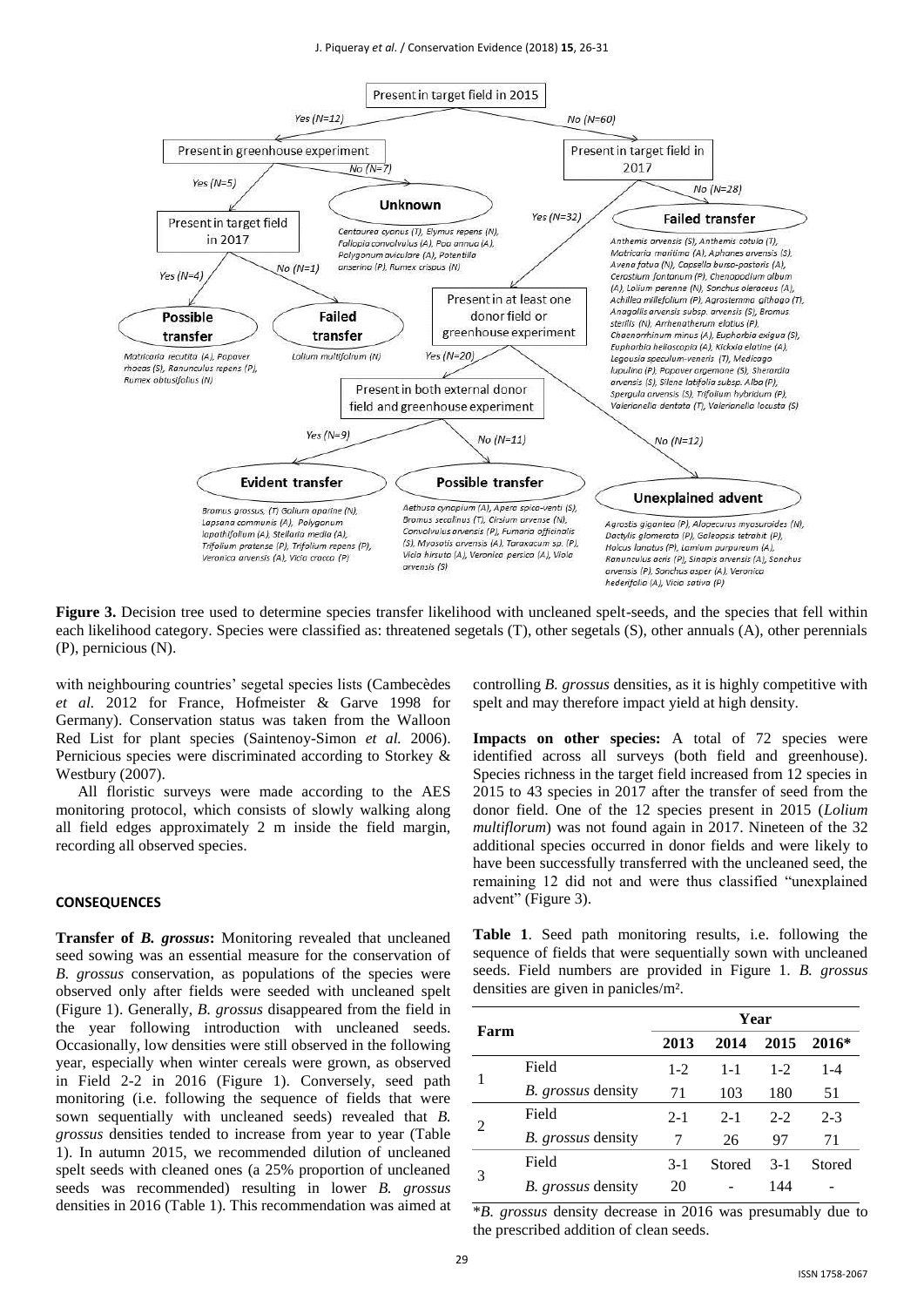| Table 2. Number of seedlings of each taxon that emerged in |  |  |  |  |
|------------------------------------------------------------|--|--|--|--|
| the greenhouse experiment.                                 |  |  |  |  |

| <b>Species</b>          | <b>Emergence</b> |  |  |
|-------------------------|------------------|--|--|
| Anthemis sp.            | 3                |  |  |
| Aphanes arvensis        | 6                |  |  |
| Avena fatua             | 208              |  |  |
| <b>Bromus</b> grossus   | 93               |  |  |
| Capsella bursa-pastoris | 1                |  |  |
| Cerastium fontanum      | 211              |  |  |
| Chenopodium album       | 2                |  |  |
| Galium aparine          | 12               |  |  |
| Lapsana communis        | 9                |  |  |
| Lolium sp.              | 1,217            |  |  |
| Matricaria sp.          | 481              |  |  |
| Papaver rhoeas          | 313              |  |  |
| Persicaria lapathifolia | 131              |  |  |
| Ranunculus repens       | 4                |  |  |
| Rumex obtusifolius      | 709              |  |  |
| Sonchus oleraceus       | 1                |  |  |
| Stellaria media         | 36               |  |  |
| Trifolium pratense      | 1                |  |  |
| Trifolium repens        | 9                |  |  |
| Triticum spelta         | 9                |  |  |
| Veronica arvensis       | 54               |  |  |
| Veronica persica        | 1                |  |  |
| Vicia cracca            | 346              |  |  |
| Total                   | 3.857            |  |  |

The 400 g uncleaned seed sample taken from the external donor field yielded 306 g (76.5%) of spelt seeds, 50 g (12.5%) of *B. grossus* seeds and 44 g (11%) of other species seeds. Based on the mass of 300 *B. grossus* seeds (4.29 g), we estimated that the 30 kg of uncleaned spelt sown in the target field contained approximately 260,000 *B. grossus* seeds. In the greenhouse, the 44 g of other seeds produced 3,857 seedlings from 23 taxa (Table 2). This represented approximately 45% of the 49 species occurring at donor field. Only *Veronica persica* emerged in the greenhouse (one seedling) but was not observed in the field. The most abundant taxa germinating in the greenhouse were the pernicious *Lolium* sp. (1,217 seedlings) and *Rumex obtusifolius* (709 seedlings). The more common segetal *Papaver rhoeas* was also abundant (313 seedlings). A few (93) remaining *B. grossus* seedlings also emerged, which must have been missed during manual sorting.

Sowing uncleaned seeds was responsible for the transfer of nine species, including *B. grossus*, and possibly responsible for 15 other species (Figure 3). Among threatened species, transfer was shown to be possible for *Bromus secalinus*. We also concluded that transfer failed for 29 species, as they were present in at least one donor field but were not found in the target field. These include the threatened *Legousia speculumveneris, Anthemis cotula, Valerianella dentata* and *A. githago*. Among species that failed to be transferred, some however appeared in the greenhouse sowing, such as *Anthemis* sp., *Lolium* sp. and *Matricaria* sp. The proportion of species that failed, or had evident or possible transfer did not differ between species categories ( $\chi^2$  = 1.87, p = 0.76, Table 3).

# **DISCUSSION**

Sowing with uncleaned seed proved to be an essential management option to conserve *B. grossus,* as in almost every case *B. grossus* disappeared again the year following spelt cultivation. It sometimes persisted at the field margin or at low density within field when a winter cereal followed spelt (Figure 1). Little is known about soil seed bank persistence for this species, but the seed bank is known to be transient in the related species *B. secalinus* (Bonn 2004). The conservation of *B. grossus* at the field level is therefore likely to be impossible under normal farming practices, including organic farming, due to crop rotation. Therefore, *B. grossus* conservation needs to be planned at a multiple field level, or even at the farm level. However, when this is not possible, barn storage in some years is a viable alternative. In the case of excessive *B. grossus* densities developing, the dilution of uncleaned spelt seeds with cleaned ones can be retained as a management tool. This recommendation was aimed at avoiding greater yield losses, which are likely to discourage farmers from continuing with the conservation programme in the long term.

Through its legal status, *B. grossus* may act as an 'umbrella species' to other segetal plants. Uncleaned crop seed transfer associated with the *B. grossus* conservation programme helped the dispersal of several species. Incidentally, it therefore proved to be a good tool to restore species-rich arable fields. In our experiment, it more than doubled the species richness of the target field (from 12 to 43 species). This was however in a field which before the experiment was species poor. Also, among cereals, spelt is probably the most favourable for transferring seed, as it is harvested as a coated seed, such that the spikelets (or groups of spikelets) are harvested, and the grain is obtained through a further decortication or winnowing process. Compared to 'naked grain' cereals such as wheat, spelt spikelets are larger and have a lower density (coats being relatively light). This requires particular settings of the harvester machines, with the sieve open at its maximum and wind reduced. These settings make the harvester cleaning process rather inefficient. Therefore, we recommend paying special attention to the harvester settings if applying the crop seed sowing technique with another crop, notably wheat.

**Table 3**. Number of species in each of the transfer likelihood categories (Figure 3) for the five types of species considered.

| <b>Transfer likelihood</b> | <b>Species categories</b> |                         |   |                 |            |  |  |
|----------------------------|---------------------------|-------------------------|---|-----------------|------------|--|--|
|                            | Threatened                | Segetal<br>Other annual |   | Other perrenial | Pernicious |  |  |
| Evident transfer           |                           |                         |   |                 |            |  |  |
| Possible transfer          |                           | 4                       |   |                 |            |  |  |
| Failed transfer            | 4                         | 8                       |   |                 | 3          |  |  |
| Unexplained advent         |                           |                         | h |                 |            |  |  |
| Unknown                    |                           |                         |   |                 |            |  |  |